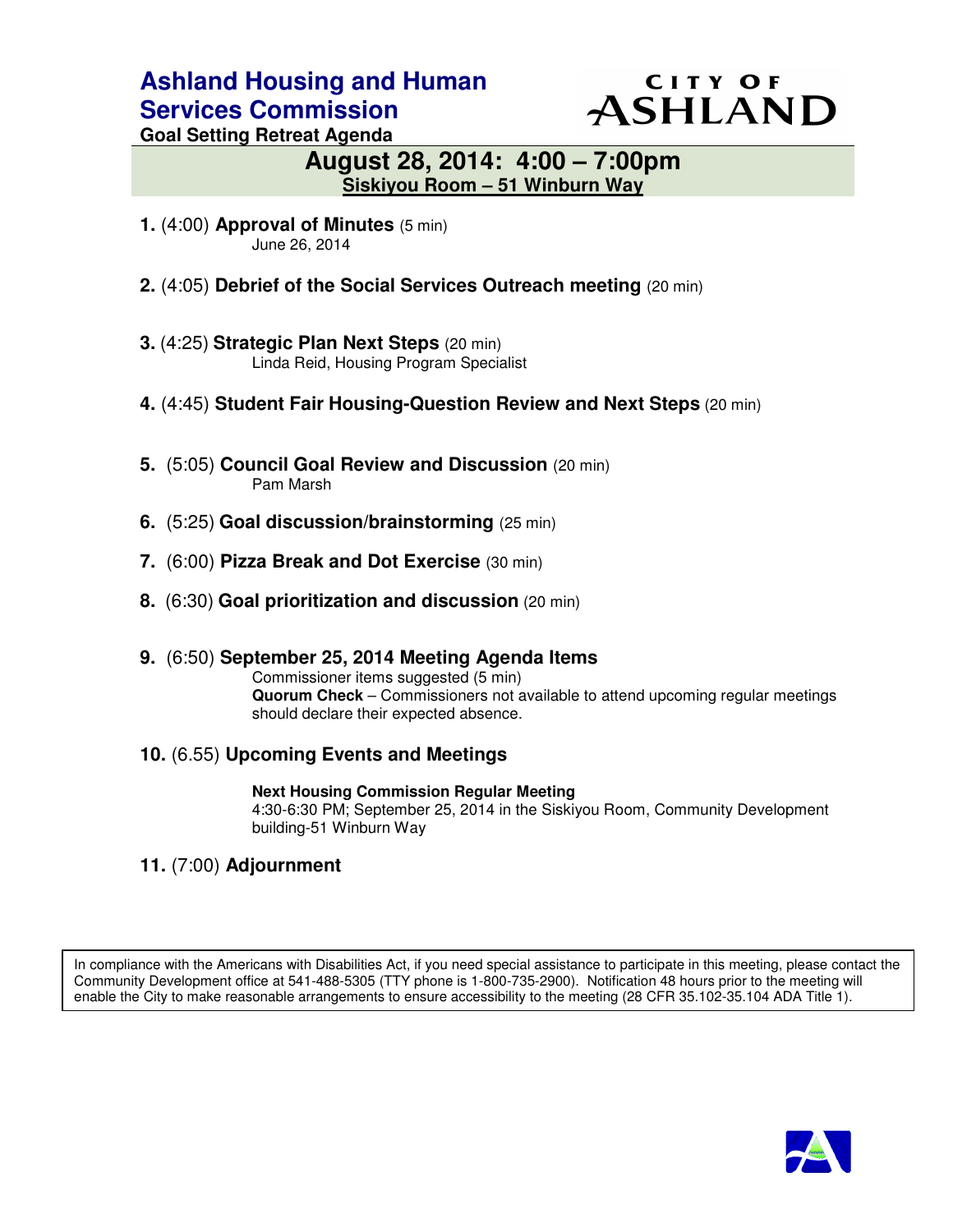#### Ashland Housing and Human Services Commission Draft Minutes June 26, 2014

#### **CALL TO ORDER**

.

Chair Joshua Boettiger called the meeting to order at 4:34 in the Siskiyou Room at the Community Development and Engineering Offices located at 51 Winburn Way, Ashland OR 97520.

| <b>Commissioners Present:</b> | <b>Council Liaison</b>              |
|-------------------------------|-------------------------------------|
| Joshua Boettiger              | Pam Marsh, arrived at 5 pm          |
| Heidi Parker                  |                                     |
| Sue Crader                    | <b>SOU Liaison</b>                  |
| Michael Gutman                | <b>Andrew Ensslin</b>               |
| Regina Ayars                  |                                     |
| <b>Rich Rohde</b>             | <b>Staff Present:</b>               |
| <b>Coriann Matthews</b>       | Brandon Goldman, Housing Specialist |
| Gina DuQuenne, left at 5:30   | Carolyn Schwendener, Admin Clerk    |
| <b>Commissioners Absent</b>   |                                     |
| Connie Saldana                |                                     |

#### **Approval of Minutes**

Rohde/Parker m/s to approve the minutes of the May 22, 2014 Housing and Human Services Commission with a meeting date correction. Voice Vote: All Ayes, minutes were approved with correction.

#### **PUBLIC FORUM**

**Judy Kerstetter/1354 Quincy Street** spoke regarding the dangers of using Roundup as a weed killer. Ms. Kerstetter told the Commission about three weeks ago she realized that her property owner was spraying glyphosate, which in her opinion is extremely toxic. Ms Kerstetter is an artist who paints with her door open and has become sick due to the frequent spraying within twelve feet of her door.

The Commissioners encouraged Ms Kerstetter to attend the Conservation Commission meeting as well as speak with the property owners and neighbors. Ms. Kerstetter had the idea to start a program offering meals to the homeless in exchange for them whacking down weeds. She would like to see the use of glyphosates banned within the City. She will give an update to the Commission at a future meeting.

Keith Haxton and Christy Wright from SOU Student Fair Housing campaign were present for the Student Fair Housing agenda topic.

Paul Shoemaker, communications and government affairs liaison with the Rogue Valley Association of Realtors was present to observe the meeting.

#### **STRATEGIC PLAN UPDATE AND NEXT STEPS**

Commissioner Saldana and Reid presented the Strategic Plan to the City Council at their June 3, 2014 meeting. The Council was very receptive and gave them the go ahead to move forward and draft the Strategic Plan. Reid conveyed the next step in the time line is to do a Community Outreach Event.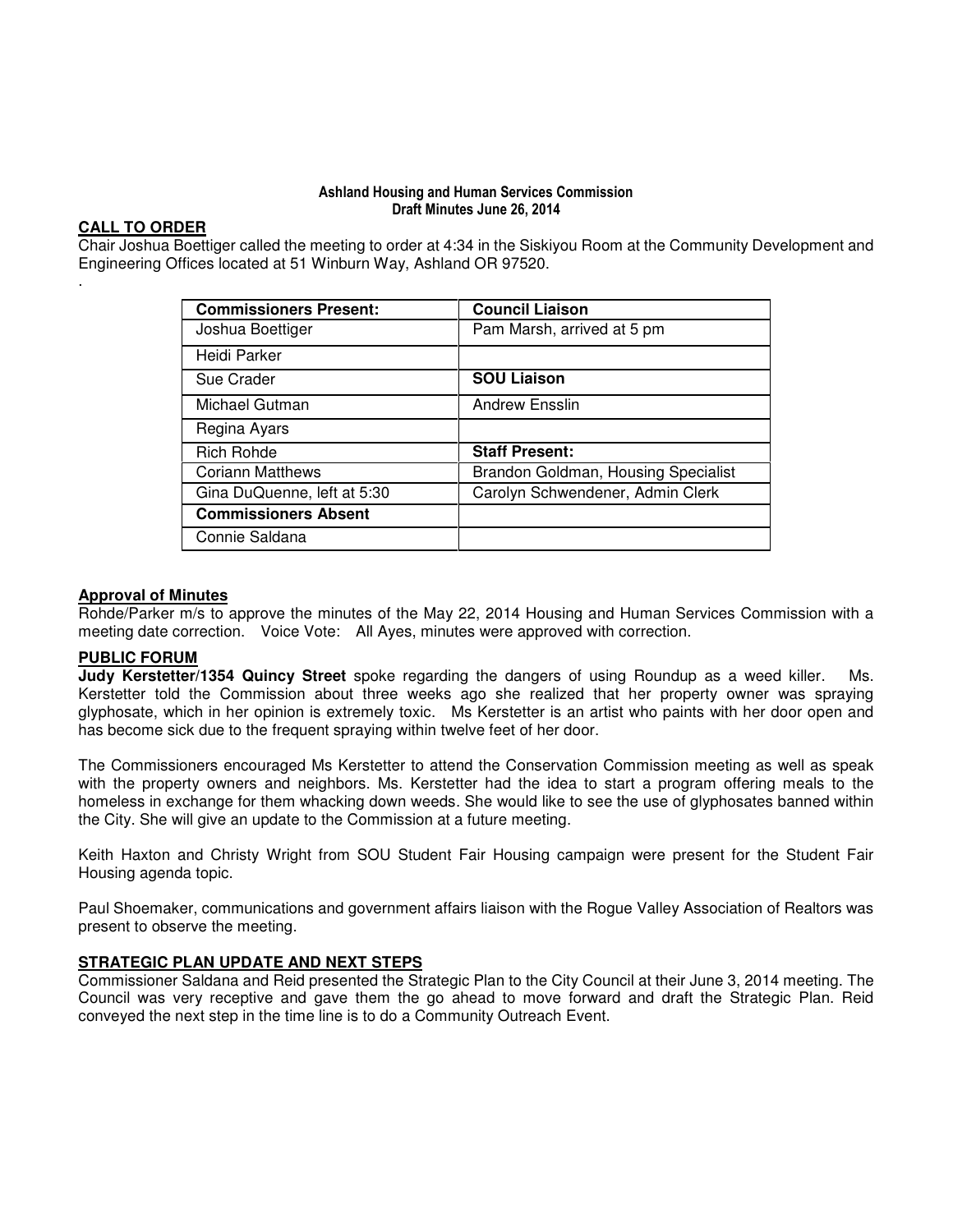It was determined that sub-committees would be in order. The following topics were suggested for the sub committees.

- Brief history background
- Public outreach to stakeholders
- Outline of the goals
- Quantification of the goals and methodology for that.

At this time with Commissioners agreed to start with one sub-committee and then see what comes out of that meeting. The Commissioners who volunteered for the sub-committee are Parker, Rohde, Matthews and Boettiger. The deadline goal for the Strategic Plan is November of 2014 in order be completed before the RFP is issued for the social service grant money in January or February of 2015.

#### **DISCUSSION: COMMUNITY OUTREACH MEETING FOR THE STRATEGIC PLAN**

The Community outreach event is scheduled for July  $24<sup>th</sup>$  from 4:30pm to 6:30pm in the Community Center located at 59 Winburn Way. Refreshments will be served.

Reid created a postcard mailer invitation. With the help of the Commissioners compiling names and addresses Reid will take responsibility to complete the mailing. Those invited will be grantees from past awards, community volunteer members, faith based communities, budget members; agencies who applied but have not received awards, etc. After the mailing Commissioner DuQuenne will follow up with a phone call.

Brandon Goldman will participate in the outreach event because Reid will be out of town during that time. It was determined that each Commissioner would be responsible for a round table in which the participants would have a list of specific questions in order to gather information. There will be two Commissioners at each table and focus will be on gaps and goal settings. Once the tables have completed their discussions then there will be a common presentation reviewing the information gathered.

Some suggested questions were;

- What was the application process like for you?
- What improvements would you make in the application process?
- How as the public presentation process?
- Fairness of the process?
- What are our community needs, where are the gaps? Where is there excess?

Ayars and Gina along with Reid will work together creating the lists of questions for the tables.

#### **STUDENT FAIR HOUSING – NEXT STEPS**

SOU Liaison Ensslin explained that at the last Commission meeting they discussed ways in which to get feedback from landlords as was requested by City Council. It was proposed that an alternative to hosting a public forum was to put together questions to bring forward to the landlords. When the questions are compiled they will take the survey to the Southern Oregon Rental Association as well as other groups.

The Commissioners reviewed and discussed Ensslin's questions he and Christy Wright had prepared.

Some of the recommendations to Ensslin were;

- Make the survey anonymous
- Change the title, don't use Fair Housing it implies they aren't providing fair housing
- Make the survey as short as possible so the applicant will complete it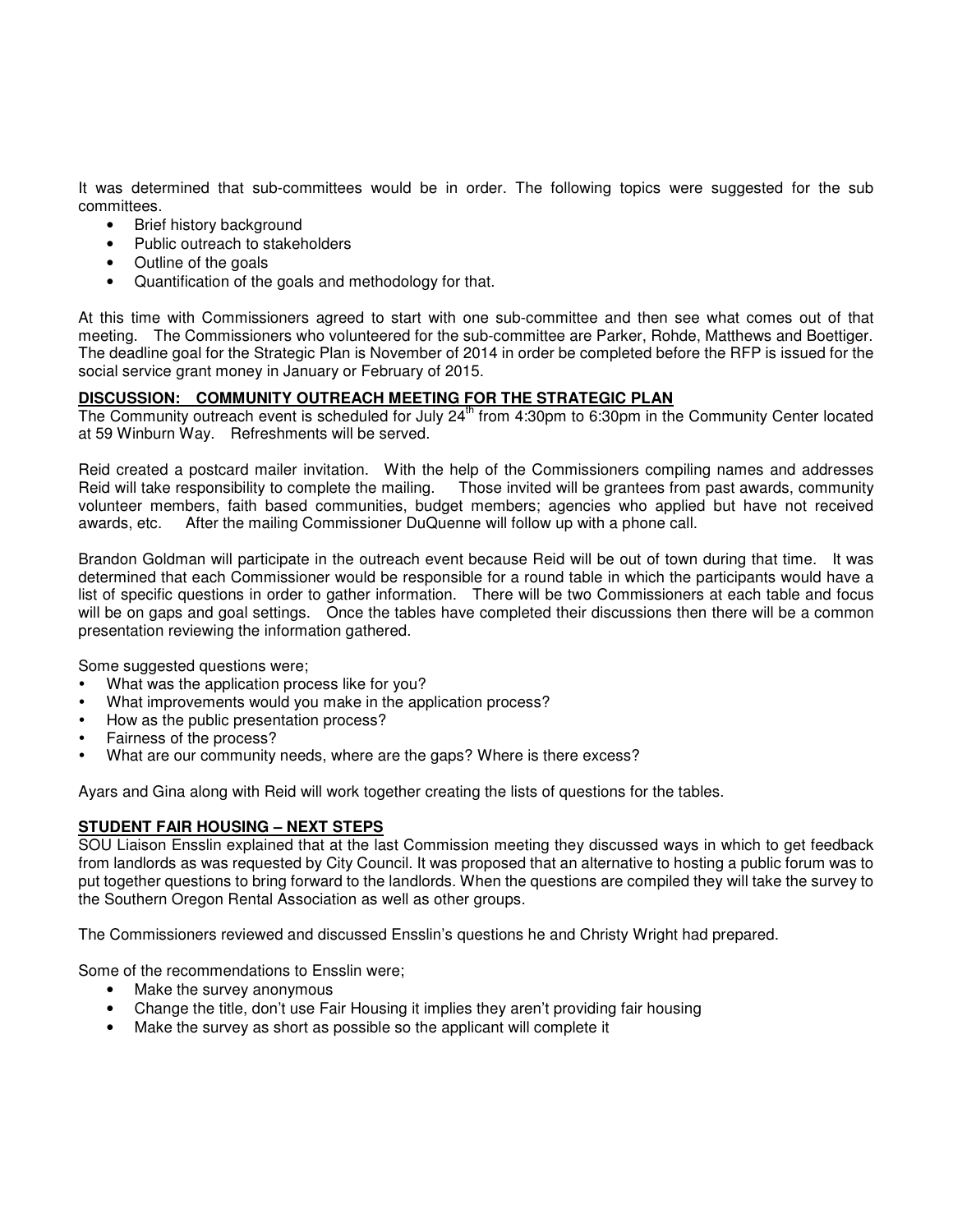- Don't use fill in the blank questions but check boxes which is easier to fill out
- Make the questions simple and specific
- Include more of an introduction to explain why they are taking the survey

Ensslin and Wright will complete the survey using the suggestions that the Commissioners made and bring it to the Housing and Human Services Goal Setting meeting on August 28<sup>th</sup>.

#### **RENTAL REGISTRY UPDATE**

Reid explained that it was recommended in a 2007 Rental Needs Analysis that the City have a rental registry in order to better track the rental stock in Ashland. Two years ago the City business license registry ordinance was updated to change the language around rentals. Previously landlords were only required to get a business license if they had six or more units. That ordinance has changed to read two or more units giving the City the opportunity to collect the information they were interested in gathering through a rental registry. Information regarding, how many bedrooms were available, were utilities included in the rent, vacancy rates, emergency contact information etc.

Reid acknowledged that at this time the City is not collecting any information but staff is working on making this happen. It would be beneficial to track that information year after year.

It was recognized that most landlords don't even realize they need to register or purchase a business license. Staff is looking at ways to notify the public. The Commissioners discussed ways in which to incentivize the landlords to purchase their business license and fill out the registry. A monetary discount was suggested.

#### **LIAISON REPORTS DISCUSSION**

**Council –** Marsh announced that at the next Council meeting they will be looking at Traveler's Accommodations in R-1 zones.

**General Announcements –** La Clinica mobile health van is now offering morning hours from 9:00 am to 12:00 pm and then 1:00 pm to 5:00pm on Tuesdays. They are really looking for more places for the summertime.

Commissioner Matthews announced she is no longer working at Community Works and will be starting employment with Southern Oregon Goodwill as a program specialist; she has a new email contact.

#### **JULY 24, 2014 AGENDA ITEMS**

Outreach Event – The Community outreach event is scheduled for July  $24^{th}$  from 4:30pm to 6:30pm in the Community Center located at 59 Winburn Way. Refreshments will be served.

Quorum Check – All Commissioners confirmed they will be present at the next meeting.

#### **UPCOMING EVENTS AND MEETINGS**

Housing and Human Services Commission Goal Setting meeting – August 28, 2014, from 4:00pm to 7:00pm in the Siskiyou Room of the Community Development Building located at 51 Winburn Way. Pizza and salad will be served.

**ADJOURNMENT -** The meeting was adjourned at 6:35p.m. Respectfully submitted by Carolyn Schwendener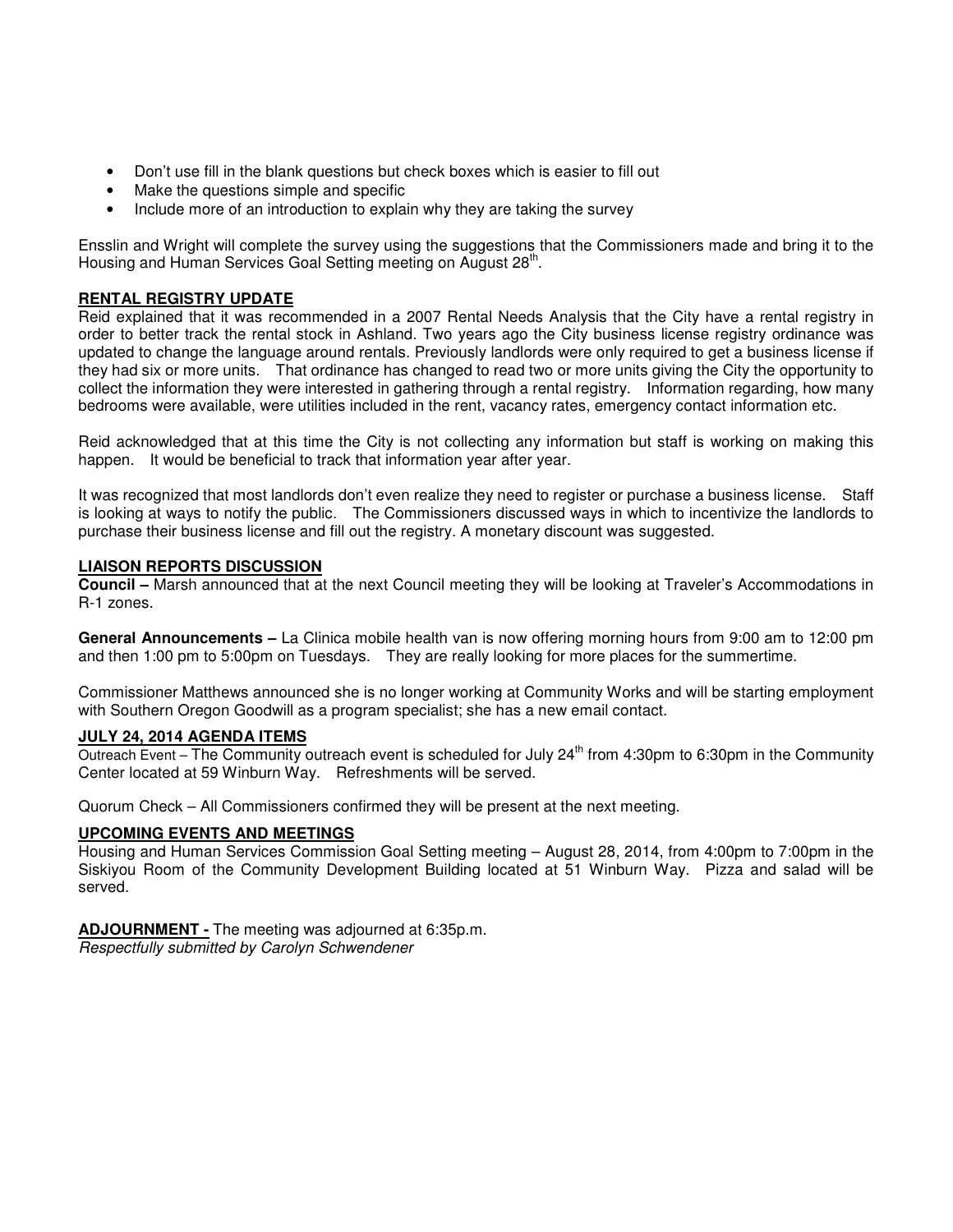# Round Table Discussion Questions

- How is the Ashland community benefitting from the grant awards?
- Are there efficiencies to be gained by awarding fewer organizations larger grants or are the smaller grants beneficial to organizations?
- What areas of service are adequately being met? Are there any areas of service which are lacking? Are there any areas which the funding should be targeted to? Should the criteria for award target particular community needs?
- If the City added a reporting requirement to determine how the funding is meeting priority needs and goals, what might that look like? Could this also help determine future priority needs over time?
- Should there be funding restrictions?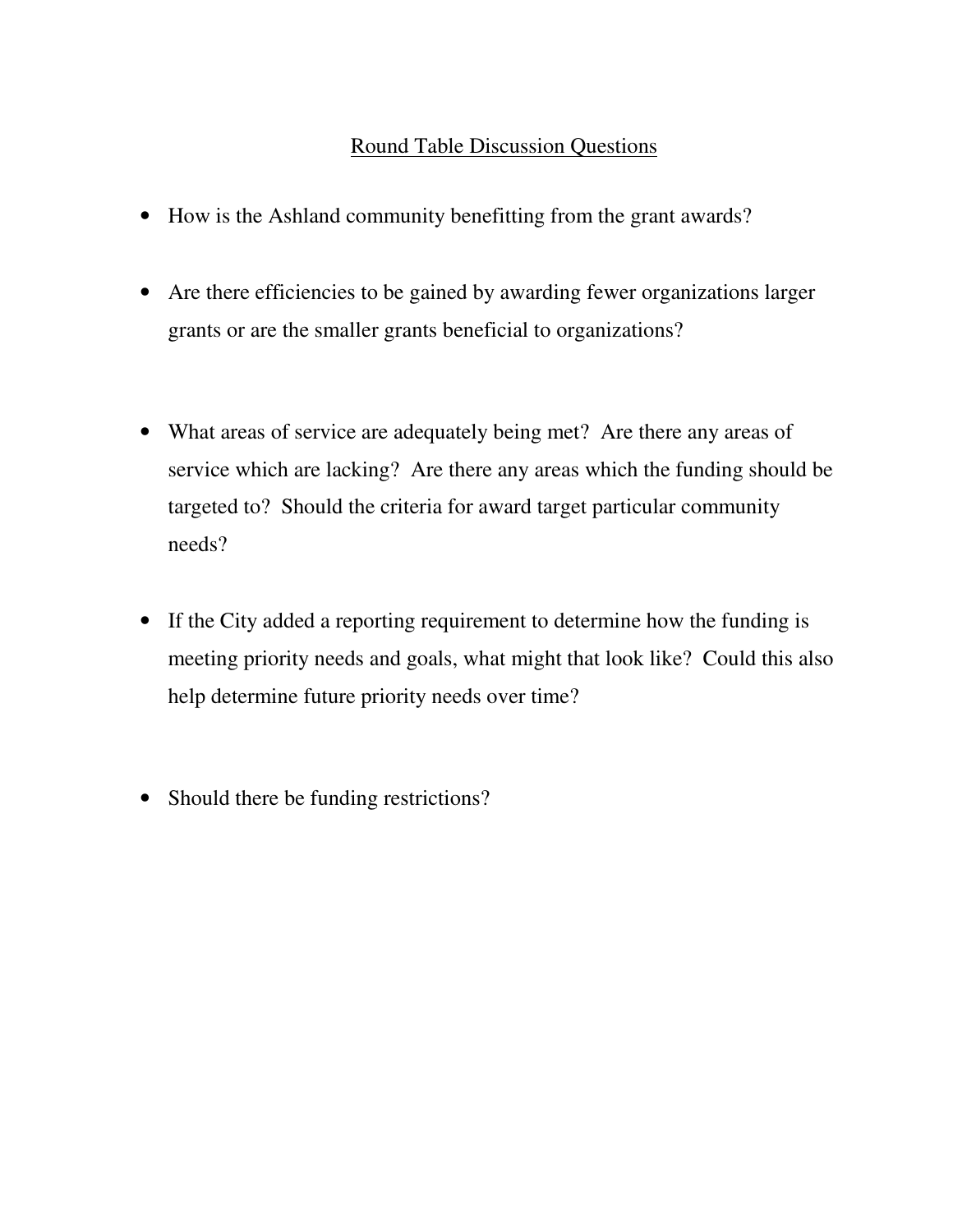### **Round Table Discussion Responses**

Table #1: Where is the money going?

Met: Healthcare/food

Gaps:

- Supportive services for housing
- Affordable housing/low-income
- Education/youth focus/prevention (\*Foster youth/dysfunction)
- Transitional housing for; youth, D.V. women, mental health, developmentally disabled
- $2<sup>nd</sup>$  Chance Rentals
- Mental health services/crisis housing for addiction recovery, jcmh involvement
- Transportation=Sundays/later hours
- Home bound food services
- Permanent shelter/car camps
- Living-wage employment

Table #2: Large or small? Who makes decisions? Even small \$ helps. Leveraging \$1 collaborations help/flexibility-spread \$ out, cam make huge impact/grateful

Reporting?

- Reasonable/helpful/should have accountability
- More than #'s
- Report waitlist/demand

### Restrictions?

- $\bullet$  No
- $\bullet$  501c3 only?

### Table #3

Grantees Report to City Council HHS Commission

Accountability to report

Demographics

Adapt to needs arising

Consider timing-1 year vs. 2 (CDBG)

501c3 only?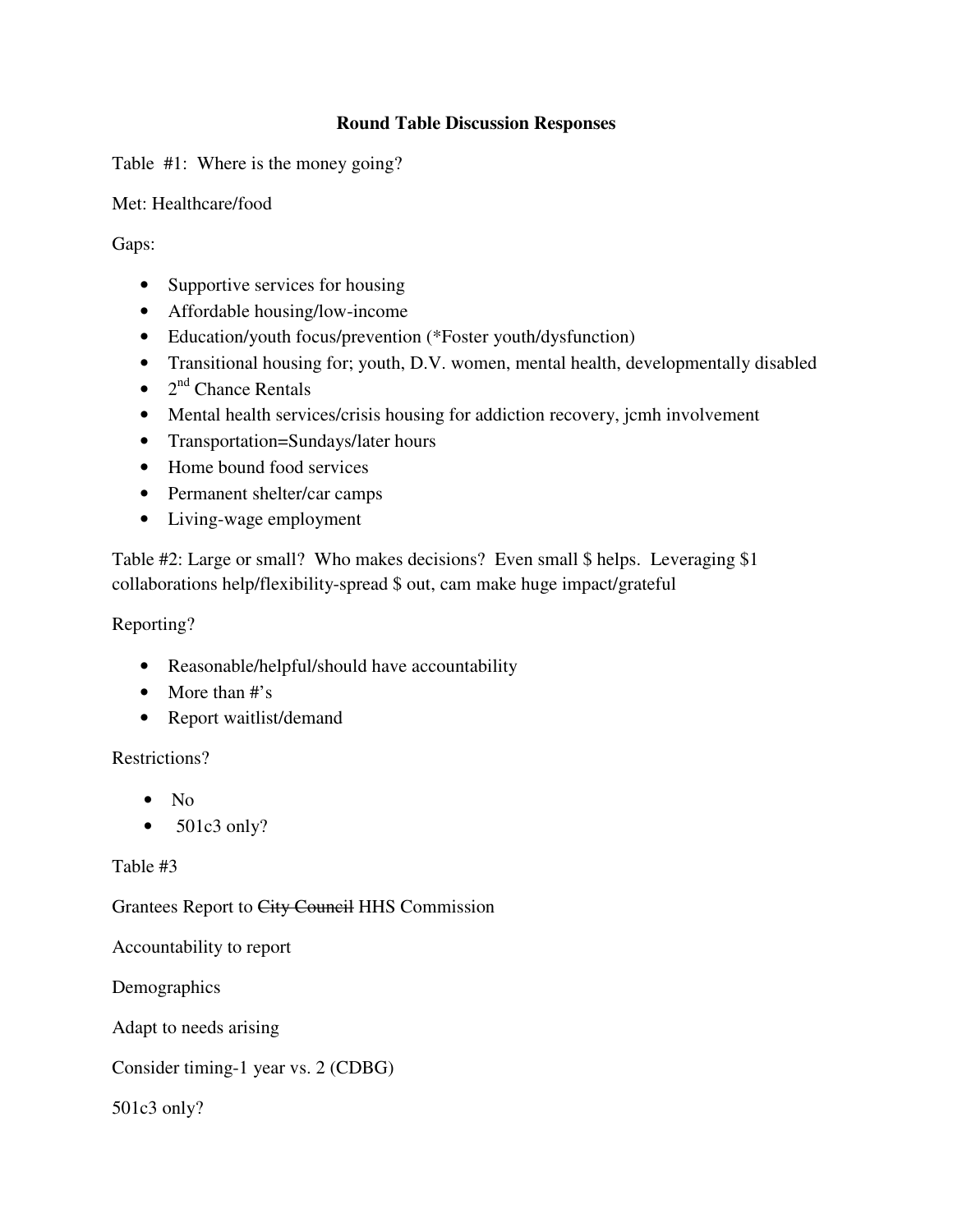Table #4

1.) Rent/Homeless Prevention

- Utilities
- Meds
- Safety net
- Basic Needs

Partnerships/Collaborations

- Medical benefits
- Reduces costs of safety checks, etc.
- Gives agencies leverage in \$
- Communication=City support
- Volunteers

Prioritize Food and make app have clear priorities

City spearheading involvement/care of community

2.) Small groups/grass roots have impact. Not duplicate services.

### Table # 5

Lots of food for those who can get to the agencies/churches/etc. Lacking/Priorities/Goals:

- Home Bound food services
- Homeless Parking camp/permanent shelter
- Transportation (18-62)-hours limited
- Low-income housing (not necessarily "affordable")
- Living Wage Employment

### Table # 6

Benefits to community

1.) CW Ashland more people come in & feel safe, community education

- Outreach Advocacy
- Sexual assault, domestic violence, crisis line,
- Residents/students/Dunn house

CNPLS-Civil legal svcs to Ashland residents-family, domestic violence, immigration services (visa) Crime victims, violence against women advocacy, petition, housing, cm summer matters?,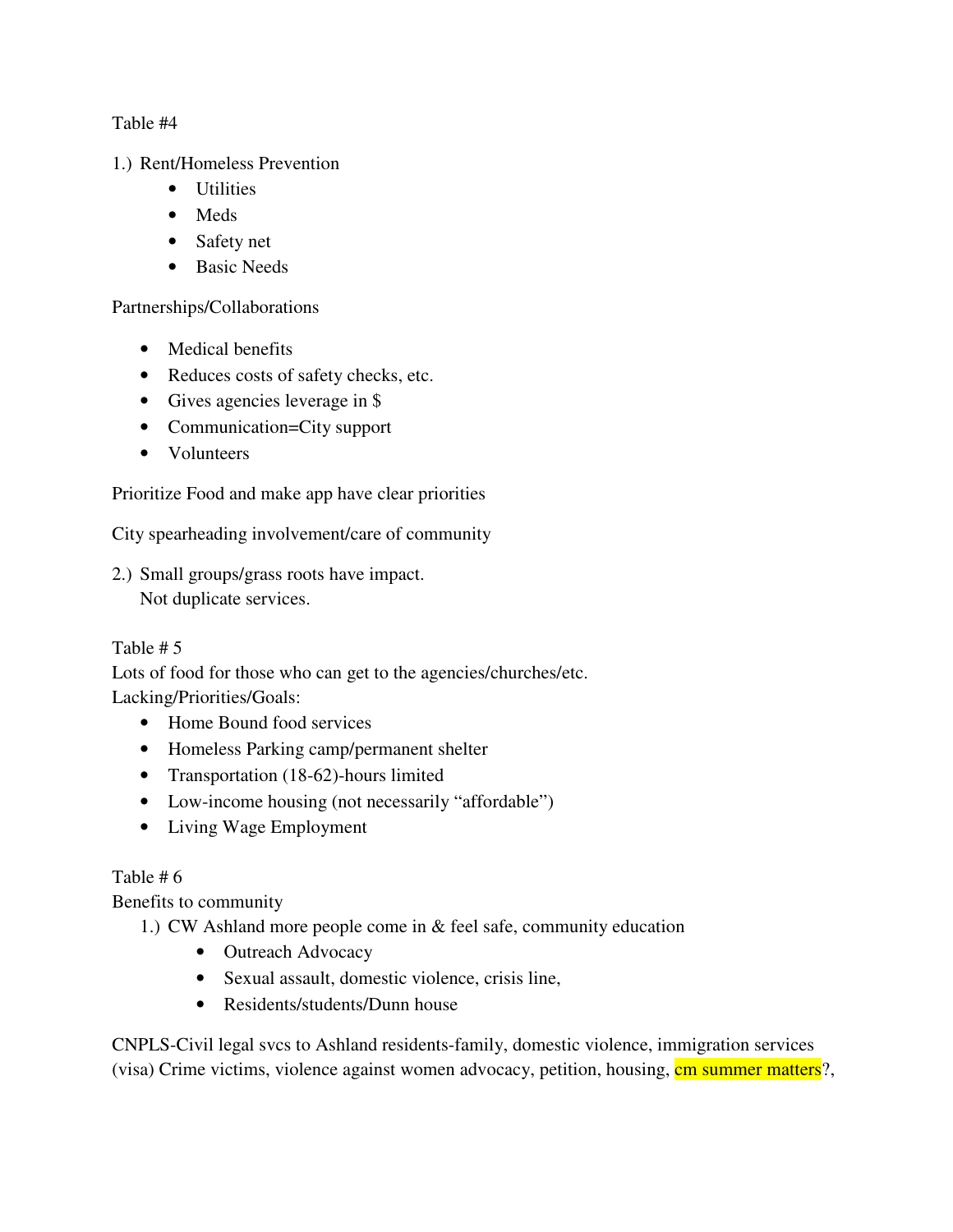work w/City attorney. Write ordinance, housing code enforcement, for pwd-representation w/SS hearings and state agencies, veterans have difficulty accessing services, housing.

Table #7

- 1. Planned parenthood-reproductive health
- Testing & treatment for sexually transmitted diseases.
- Reach clients w/confidentiality issues
- Office visit: health education/risk assessment/resource/referral
- 2. Small grants have made a huge impact, no other health center have it.
	- Some agencies need local \$ to leverage other funds
	- Don't want to duplicate services-budget committee should assess
- 3. SVCS adequately met: Impact on health care-La Clinica/CHC

### Lacking:

- Affordable housing- $2<sup>nd</sup>$  chance programs
- Mental health-coordinate, more placement options
- Addictions services
- Transportation-need more frequent, later, and on Sundays
- 4. Reporting to see if we're meeting priorities. More than numbers ask for client stories
	- Commission ID strategic needs
	- What is a "service provided" subjective
	- Waitlist-time, #, id demand that can't be met
- 5. Funding restrictions
	- Min or max amount?
	- This process is one of the most straightforward and easy, clear, concise.
	- Agencies valued for the work they do.

### Table # 7

### Current Benefits:

- On-Track: Many clients can't drive, so able to offer services here (DUII's)
- St. Vincent's: Help's bill paying, other diverse resources
- Community Health: Grant \$ creates capacity for health care services Ash.=grtst# of uninsured
- Cooperate w/other soc. Service agencies countywide.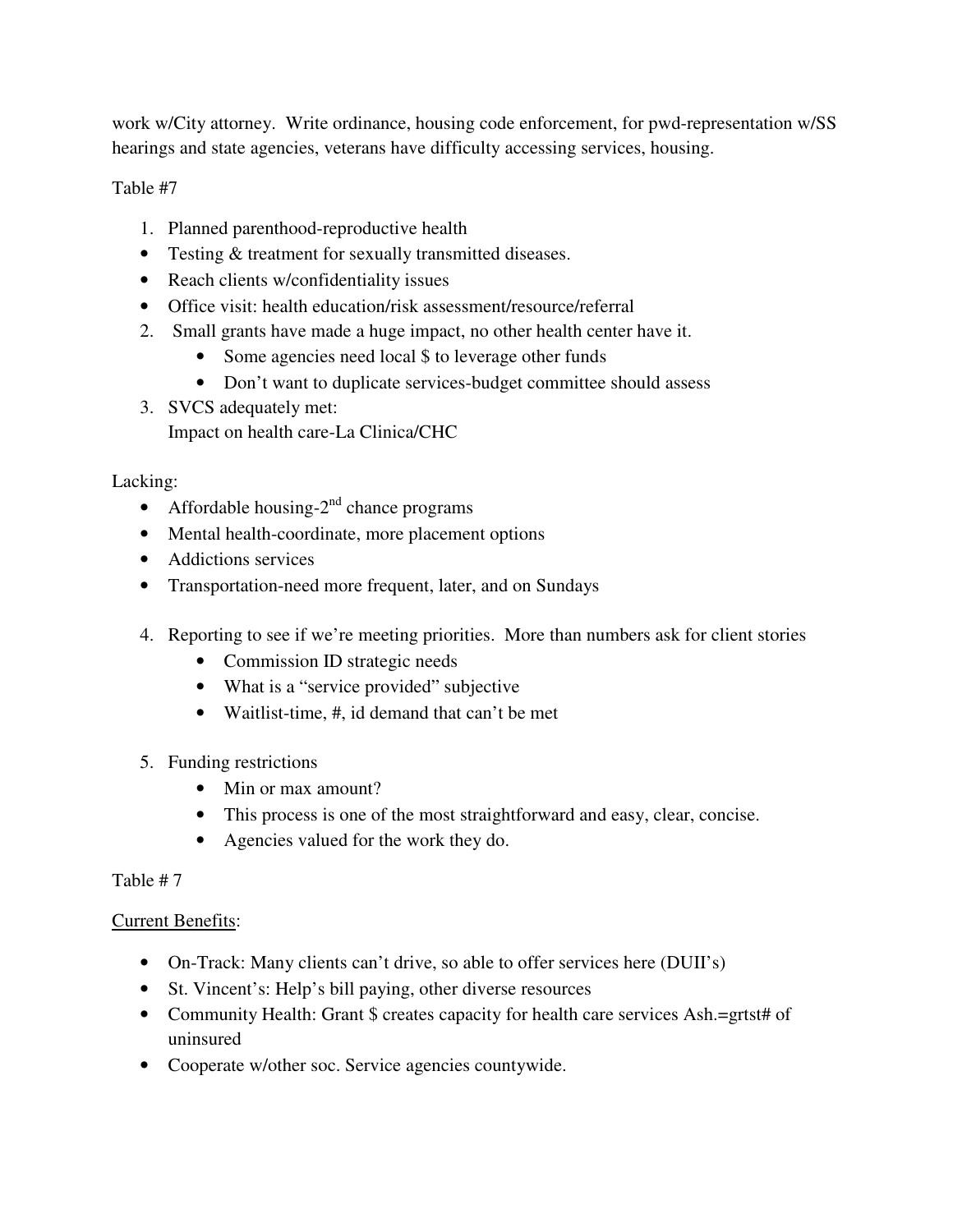Fewer Org's larger grants? Little bit to everyone?

- Every bit helps/Need=value judgment make as inclusive as possible/is there a 1-time grtr need? Combination of on-going & one-time need.
- Leveraging: Biggest bang for buck? Who do we throw under the bus?
- Don't leave out anyone, even if idealistic!
- Mission: ease hardship dynamic programs can have flexibility
- What would make a bigger difference if 4 agencies work to address one population's need? Sophie's choice!

### Current Needs to Focus On?

- Agencies refer to each other/mental health needs=big hole in Ash.
- How do clients get to Jackson Co. M.H.? Transportation needs
- Mental health worker comes to Ash. Certain # of days/wk need more visibility re: needs.
- Reporting Requirement?
- Goal of addressing mental health issues=ok; med. Problems too specific
- Lack of "trustees" to help clients manage their affairs

### Funding Restrictions?

• No/working on measurable outcomes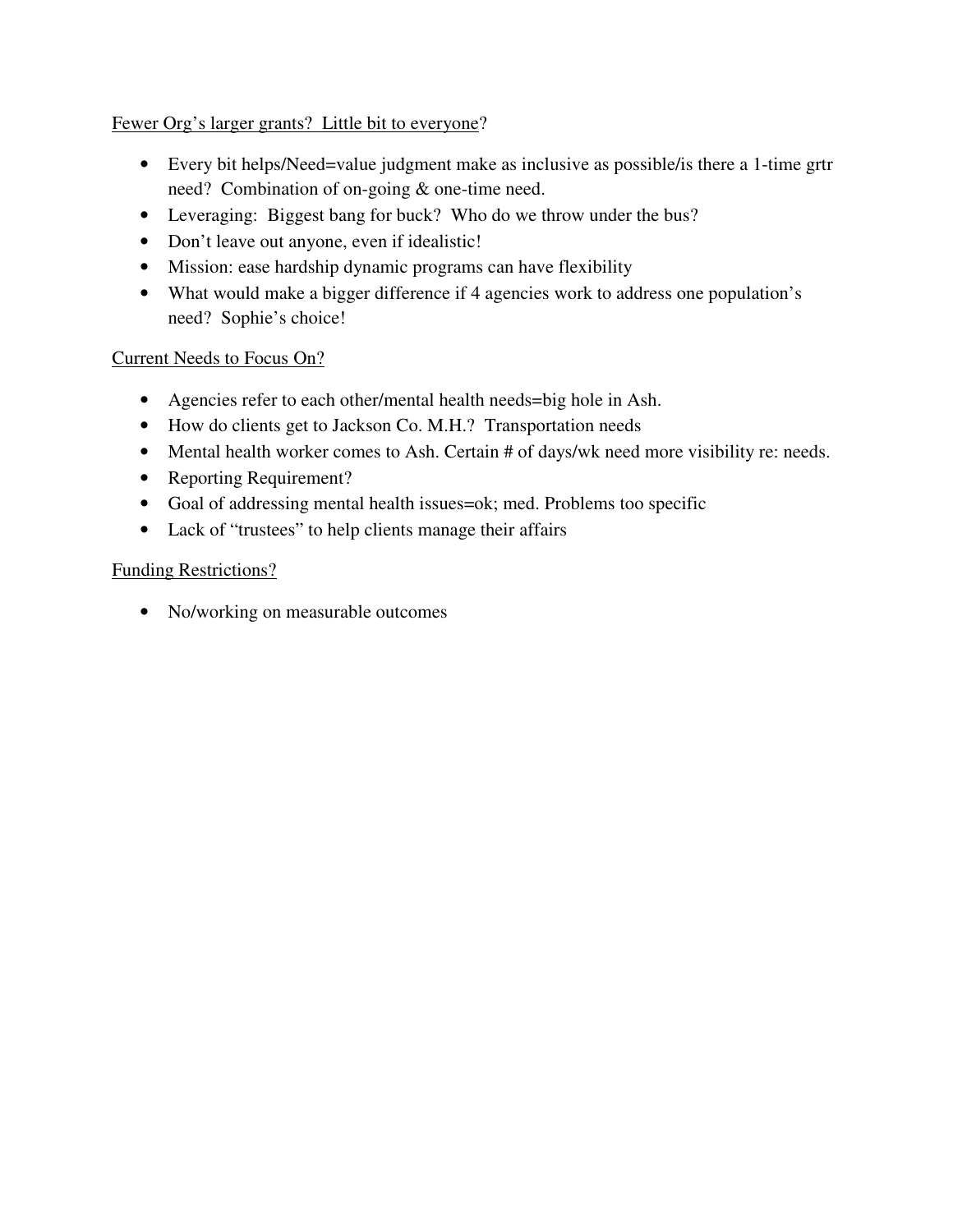# **SS Grant Forum Questionaire Responses**

## **A. Respondent Information**

| Interested Citizen          |   |
|-----------------------------|---|
| <b>Advocacy Group</b>       |   |
| <b>Current Grantee</b>      |   |
| Non-Profit Service Provider | 8 |
| Social Service Provider     |   |
| Elected/Appointed Official  |   |

# **B. Application Process/Presentation**

| 1.) How would you rate the these items on a scale<br>of 1 to 5 (1 = easy and 5 = difficult) |  |  |  |  |  |  |
|---------------------------------------------------------------------------------------------|--|--|--|--|--|--|
| The application process                                                                     |  |  |  |  |  |  |
| The Presentation Process                                                                    |  |  |  |  |  |  |
| Grant reporting                                                                             |  |  |  |  |  |  |
| 2.) What is the application process like for you? What do you like/dislike about it?        |  |  |  |  |  |  |

I heard that the process was easier due to the same form as United Way

It is clear straightforward & effective process. I've written many federal, state, foundation etc. grants & I greatly appreciate your process.\*

Application process employs "standardize" format collaborating with other funders. The two year process is very helpful in planning.

Opportunity to add to specific Ashland grant would be very helpful

Be able to ask questions regarding opportunities that could be added during the time period of the grant General application okay, Dislike program/logic model

N/A for food & friends with the City of Ashland, H&H services grant although we have been through the process with ?? & City of Medford

*3.) Do you find the current grant application process efficient and effective for your organization?*

Yes

\*Yes, Please see comments in #2

Yes, I find the current grant application straightforward in soliciting information for decision makers.

Trying to obtain information fits with our current data structure

Fine

*4.) What is the presentation process like for you? What do you like/dislike about it?*

We did not receive notification of the presentation date. We were not the only ones who were not notified Positive & I felt, as an agency, valued, & a partner in Ashland

Appreciate having the opportunity to do this presentation

The presentation is timed but questions are helpful in clarifying issues or questions.

Open discussion with non-profits leading to collaboration

Open discussions are very important

Fine

*5.) Is the process of awarding grants efficient and effective for your organization?*

yes

Absolutely

yes

yes, it is open to applicants to hear rational for decisions.

yes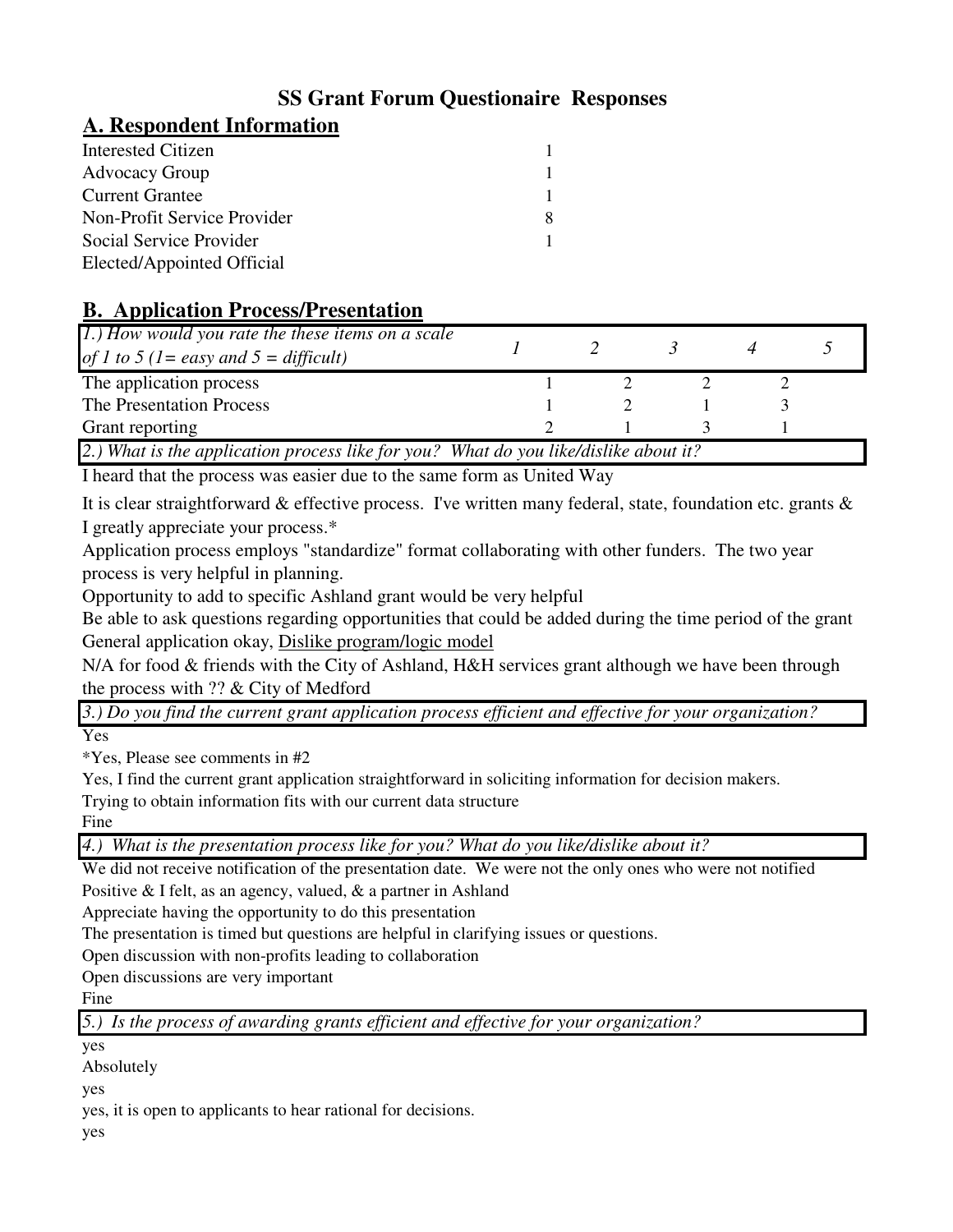| yes                                                                                      |
|------------------------------------------------------------------------------------------|
| Fine                                                                                     |
| 6.) Does the award process seem fair to you?                                             |
| yes                                                                                      |
| yes                                                                                      |
| yes                                                                                      |
| yes                                                                                      |
| yes                                                                                      |
| yes                                                                                      |
| [7.] Do you have any suggestions about how to improve the application and award process? |
| Not at this time                                                                         |
| Not at this time.                                                                        |

data

Publish clear objectives

# **C. Potential Grantee Questions**

| 1.) Have you/your organization ever applied for a Social Service Grant from the City of Ashland? |  |
|--------------------------------------------------------------------------------------------------|--|
| Yes                                                                                              |  |
| No                                                                                               |  |
| 2.) If you have not applied for a social service grant why not?                                  |  |

We need to do so to provide better integration

The stipulation that the applicant organization be a non-profit. Food & friends is tax exempt under RVCOG

### **D. Community Needs -Please rank the following needs in your community.**

| $I = Very$ Low Need, $2 = Low$ Need, $3 = Model$     |  |   |   |                             |
|------------------------------------------------------|--|---|---|-----------------------------|
| Need, 4=High Need, 5=Critical Need                   |  |   |   |                             |
| Low-Cost/affordable Housing in general               |  |   |   |                             |
| Services for Homeless populations                    |  |   |   | 3                           |
| Services for Persons with Alcohol/drug addiction     |  |   |   |                             |
| Services for Persons with Developmental Disabilities |  | 2 |   |                             |
| Services for Persons with Mental Illness             |  |   |   | 3                           |
| Services for seniors                                 |  |   |   |                             |
| Services for youth                                   |  |   | 6 |                             |
| Access to affordable health care                     |  | 2 |   | $\mathcal{D}_{\mathcal{L}}$ |
| Legal assistance/advocacy                            |  | 4 |   |                             |
| Life Skills Training                                 |  |   |   |                             |
|                                                      |  |   |   |                             |
| Other:                                               |  |   |   | <b>Transpor</b>             |

Assistance for needy people facing an economic crisis-rent, utilities, Rx, etc.

# **E. Unmet Needs**

*Please provide us with a list of your opinions on unmet service needs or gaps in your community.*

I think we have a population of people with autisum and other disabilities that is growing

Transportation-low-income housing

The low income people who qualify for assistance is large. Could more financial assistance be given here Mental Health and transportation

Mental Health and insurance help

Mental Health Services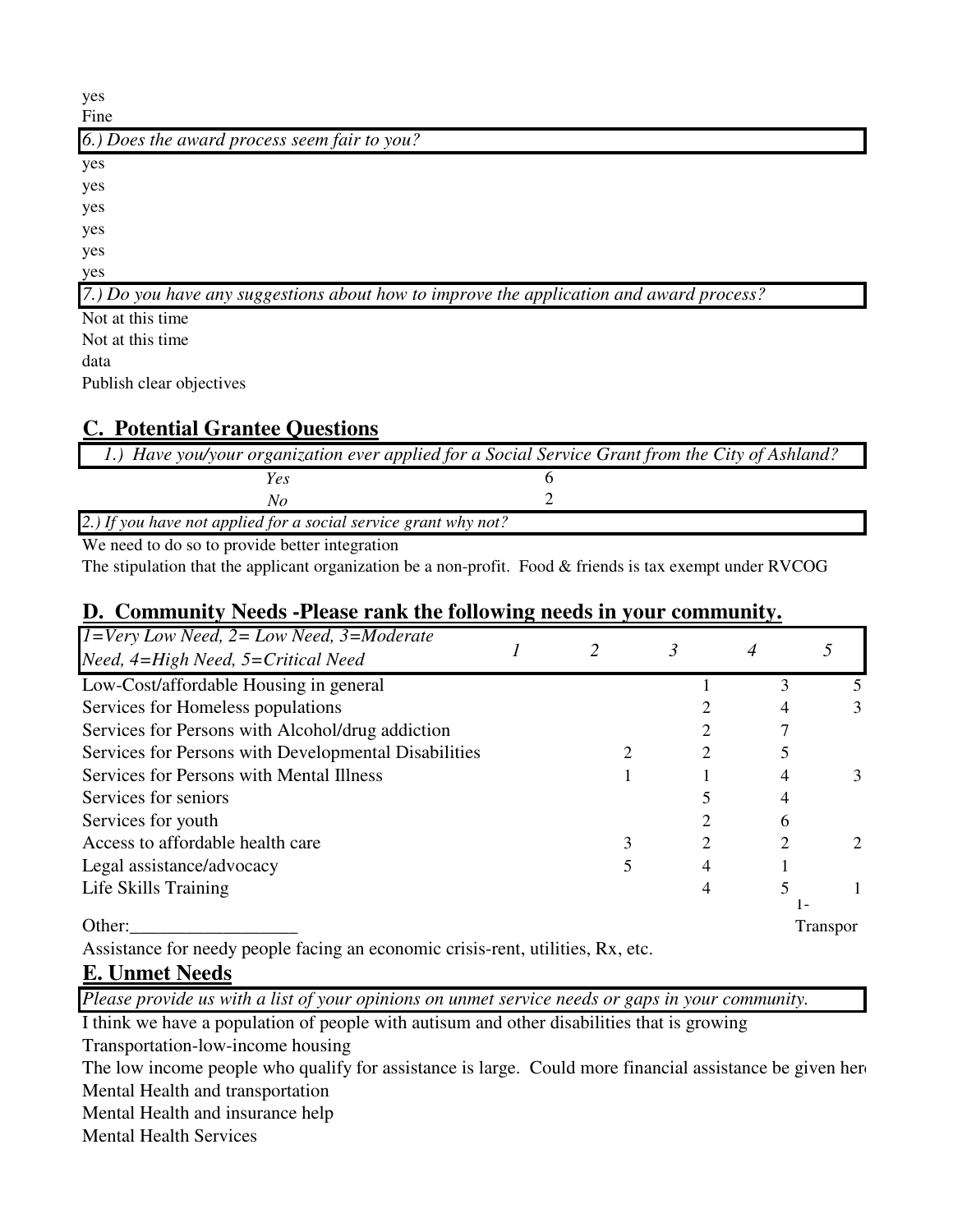Providing meals and a safety net service to homebound seniors who are at risk due to isolation

# **F. Additional Comments, Concerns or Suggestions**

It's been great to network with other agencies Please consider including eligibility for tax exempt human services organizations

# **G. Organization/Agency Contact Information (Optional)**

Community Works-Barbara Johnson-Director of victim services St. Vincent de paul-Charlotte Dorsey Volunteer Center for non-profit legal services-Debra Lee-ED On-Track-Robin Stroh- Ashland DHS office Community Health Center-William North-CEO St. Vincent De Paul-Rich Hansen Food & Friends Senior meals & meals on wheels/RVCOG-Evelyn Kinsella-Program manager St. Vincent de paul-I am just a plain vanilla volunteer. Not involved in the application process, but use ASSG funds to help mainly rent and utilities for home visit clients.